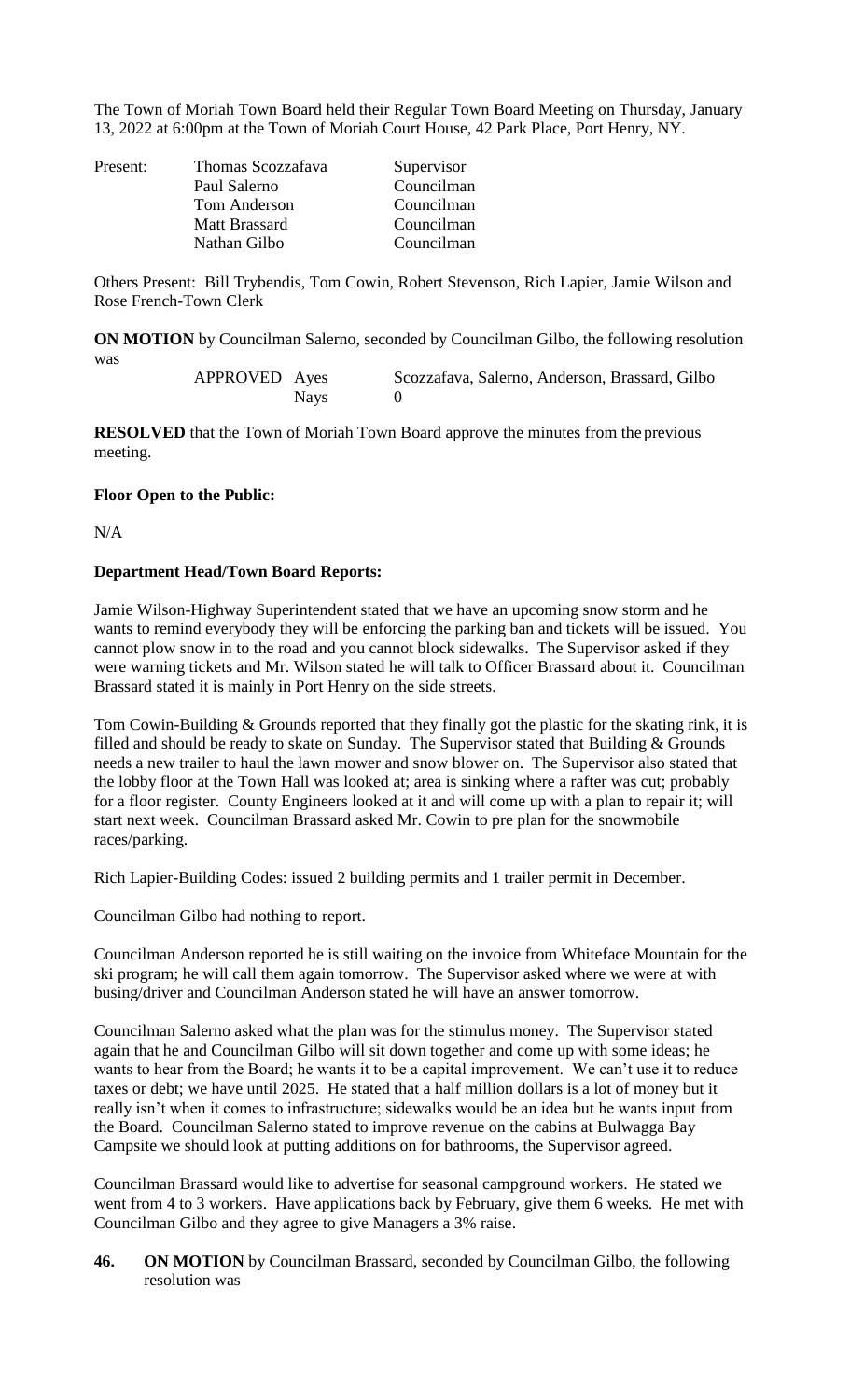APPROVED Ayes Scozzafava, Salerno, Anderson, Brassard, Gilbo Nays 0

**RESOLVED** to increase Campsite Manager salaries by 3% for 2022.

Discussion: Councilman Salerno asked if that included Assistant Managers also.

**BE IT FURTHER RESOLVED** to increase Assistant Campsite Managers salaries by 3% also.

Discussion: The Supervisor asked Councilman Brassard if we would be advertising for 2 seasonal workers and Councilman Brassard said yes.

### **Supervisor's Report:**

The Supervisor stated we need to start thinking about how to spend the COVID recovery funds. We need to have an informational meeting on it. The Board agreed.

The Supervisor stated that NYS homeowner assistance is available for those that were financially affected by COVID 19 and who are behind on their housing payments. The phone number is 518-873-6888.

The Town has saved @ \$7,000 in street lighting since going to LED.

The Town of Moriah received a thank you note from the family of Joe Gilbo.

The Supervisor received a thank you letter from the Port Henry Knights of Columbus for the Town crew plowing the K of C for the Toys for Tots event. The Supervisor spoke to Tom Cowin and Jamie Wilson; K of C has always been there for the Town, blood drives and WIC. He thinks they are also a shelter; Jamie Wilson stated no just the school; Sharon O'Connor stated that Mineville/Witherbee and Moriah Fire Departments are shelters also.

The Supervisor received the EMS report for December. EMS had 59 responses. Moriah Police Department had 25 calls and 25 responses. NYS Police had 944 responses (county wide). Mineville/Witherbee Fire Department had 10 responses, Moriah Fire Department had 11 and Port Henry Fire Department had 14.

The Supervisor stated that test kits are available at the Town Hall. The community has been very good about picking them up; one per household. We should be getting more next week.

The Supervisor met with the Director of public Safety yesterday in Albany regarding Moriah Shock. It was a good meeting; still on closure list; will be visiting Moriah Shock; we are on their radar.

#### **Resolutions:**

**47. ON MOTION** by Councilman Salerno, seconded by Councilman Brassard, the following resolution was<br>APPROVED Ayes

Scozzafava, Salerno, Anderson, Brassard, Gilbo Nays 0

**RESOLVED** authorization to purchase 2021 Ram 5500 equipped with tradesman utility box and 9' plow as per bid from Huttig Motors: \$83,562.00 from Water & Wastewater funds.

Discussion: Councilman Gilbo asked if this was fund balance and the Supervisor said yes. The F250 can't handle the jet vac. Jamie Wilson stated we can't unhook the jet vac from the F250 once it is loaded. Rich Lapier asked if it was diesel and Jamie Wilson said yes.

**48. ON MOTION** by Councilman Anderson, seconded by Councilman Gilbo, the following resolution was

APPROVED Ayes Scozzafava, Salerno, Anderson, Brassard, Gilbo Nays 0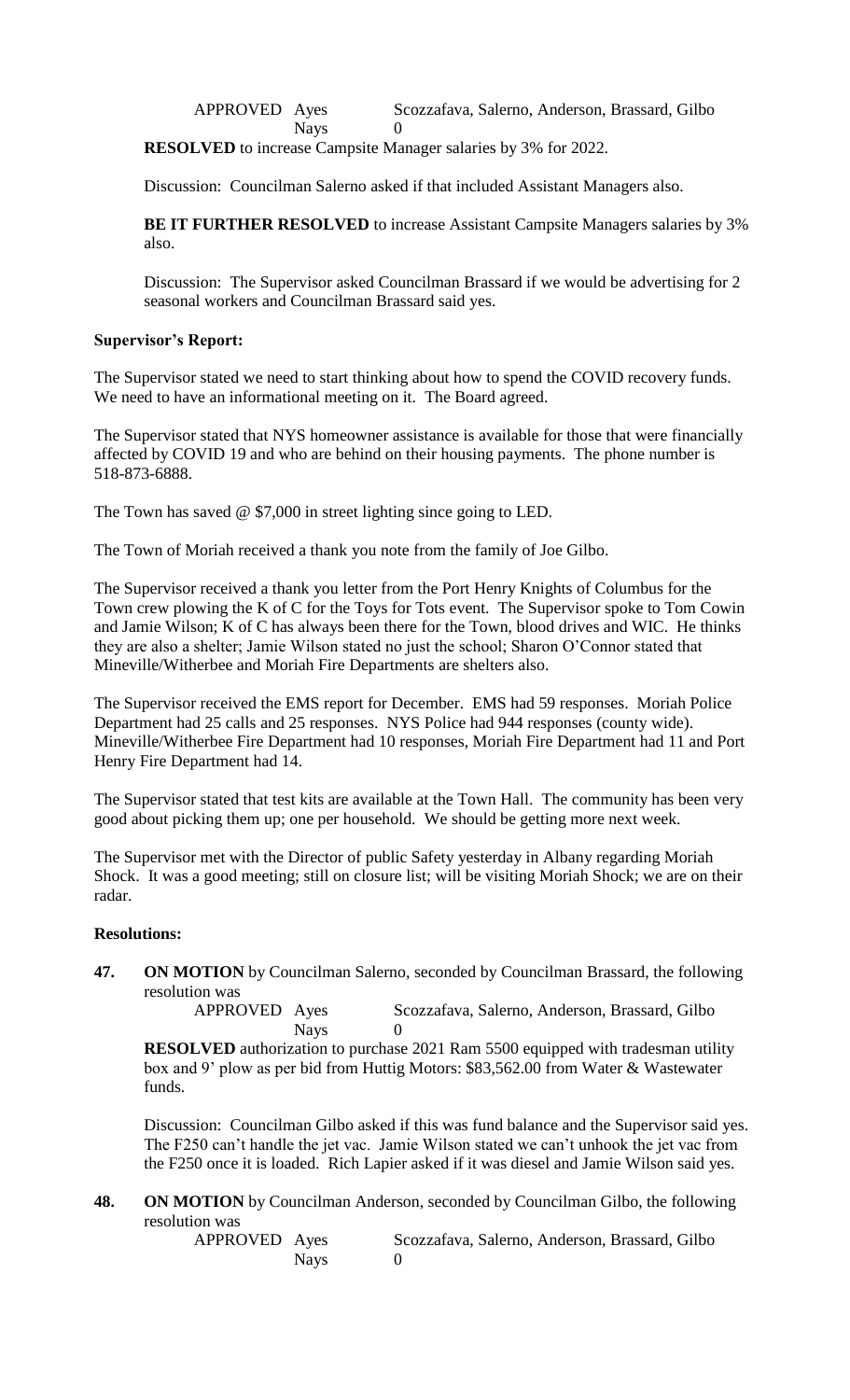**RESOLVED** to transfer 2016 Ford F250 to Building & Grounds from Water & Wastewater Department.

Discussion: The Supervisor stated we can surplus this vehicle or bill it back to Building & Grounds and reimburse the Water & Sewer Department. Councilman Salerno asked what the Supervisor what the advantage was and the Supervisor stated Building & Grounds needs a new truck and their old one would go to the campsite. The Supervisor asked the Board if they were in agreement with surplusing the F250 and they were in agreement.

**49. ON MOTION** by Councilman Brassard, seconded by Councilman Gilbo, the following resolution was

> APPROVED Ayes Scozzafava, Salerno, Anderson, Brassard, Gilbo Nays 0

**RESOLVED** permission for Champ Day Festival Committee to use Port Henry Champ RV and Bulwagga Bay Campsite; August 5, 2022 and August 6, 2022.

Discussion: Councilman Brassard stated he believes the  $5<sup>th</sup>$  is for Champ RV park and the 6<sup>th</sup> is for Bulwagga Bay Campsite. Councilman Brassard stated the festival was great last year, Andrea Anesi did a great job.

**50. ON MOTION** by Councilman Anderson, seconded by Councilman Gilbo, the following resolution was

> APPROVED Ayes Scozzafava, Salerno, Anderson, Brassard, Gilbo **Nays**

**RESOLVED** authorization to purchase 5 X 10; wood deck; trailer for Building & Grounds from Tractor Supply; \$1,999.99.

**51. ON MOTION** by Councilman Brassard, seconded by Councilman Anderson, the following resolution was

APPROVED Ayes Scozzafava, Salerno, Anderson, Brassard, Gilbo Nays 0

**RESOLVED** approval to do transfers in budget as needed.

**52. ON MOTION** by Councilman Brassard, seconded by Councilman Gilbo, the following resolution was<br>APPROVED Ayes

Scozzafava, Salerno, Anderson, Brassard, Gilbo Nays 0

**RESOLVED** approval to do adjustment sin water and sewer as needed.

**53. ON MOTION** by Councilman Gilbo, seconded by Councilman Anderson, the following resolution was

> APPROVED Ayes Scozzafava, Salerno, Anderson, Brassard, Gilbo Nays 0

**RESOLVED** approval of payment of end of month and monthly warrants.

**54. ON MOTION** by Supervisor Scozzafava, seconded by Councilman Gilbo, the following resolution was<br>APPROVED Ayes

```
Scozzafava, Salerno, Anderson, Brassard, Gilbo
Nays 0
```
**RESOLVED** effective immediately the Town of Moriah Covid Leave Policy will provide for the following:

Individuals who test positive for Covid-19 using either a self-test or a PCR test thru other sources, will be entitled up to 5 days beginning the day after the positive test.

The employee must provide a copy of the positive PCR test to the Supervisor's Office, or if the positive test was by use of a self-test, the employee must use the County Health Department website to self-attest at:

<https://www.co.essex.ny.us/Health/covid-19-information-and-resources/> that they are Covid positive.